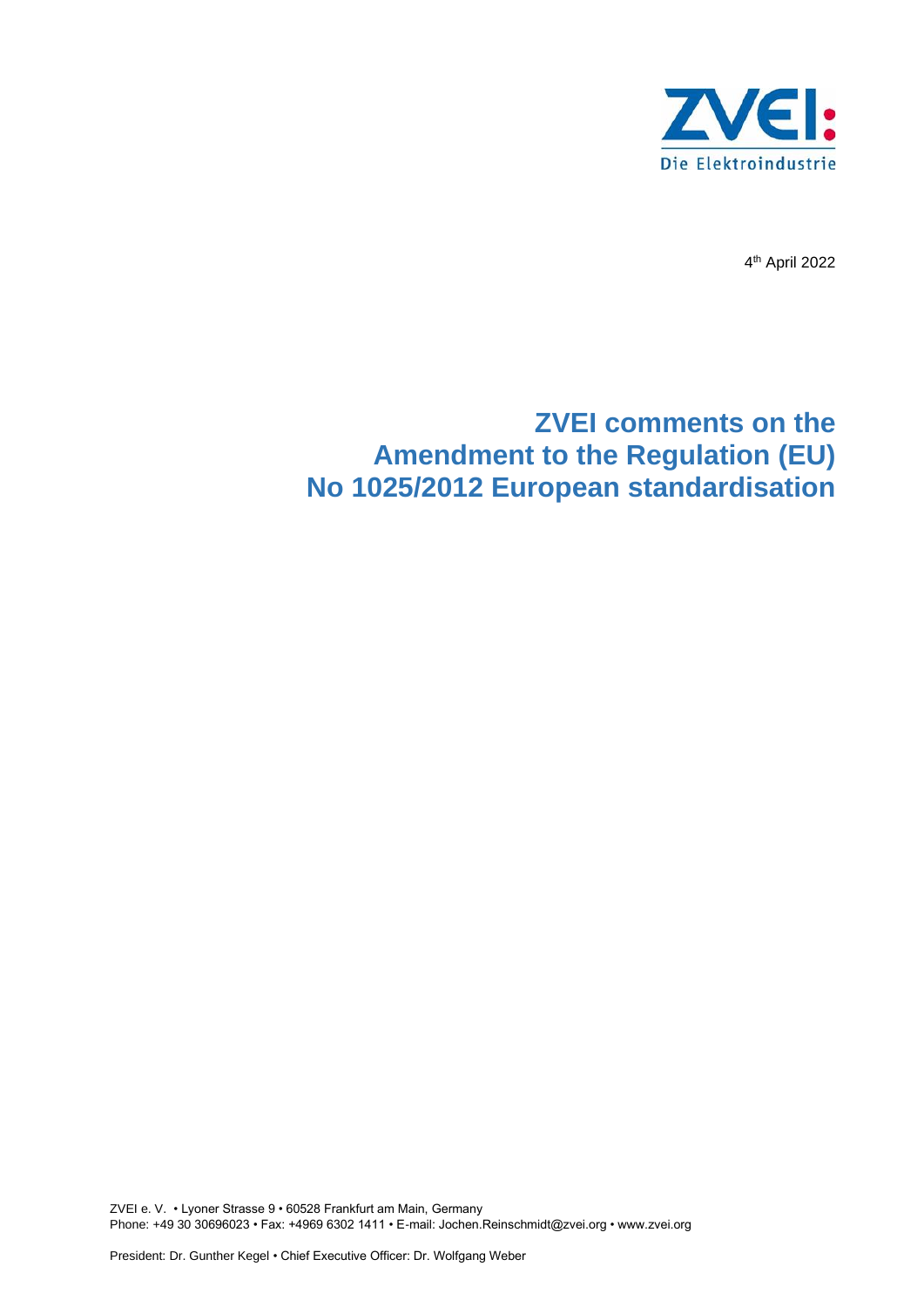### **General remarks on the European Standardisation System**

ZVEI welcomes the opportunity to provide feedback on the proposed Amendment to the Regulation (EU) No 1025/2012 European Standardisation.

In general, we are of the opinion that the European standardisation system is set up the right way. We strongly believe in the mechanism of the New Legislative Framework and don't see any necessity for general revision of our standardisation system. The NLF, with its approach of using harmonised standards to concretise abstract statutory requirements, has proven itself as an instrument for placing products on the market. Its outstanding importance also lies in its very broad application, which covers a large proportion of all non-food products. There is, however, an urgent need for a re-organisation of the process for drawing up harmonised standards.

The German electro and digital industry need international standards in which Europe's requirements and positions are sufficiently reflected. The international and European standardisation organisations should therefore be the preferred place where standards, and especially horizontal ICT standards, are developed. Broad European consensus and speed should be ensured in this process. This will enable Europe to build a strong competitive position. The European standardisation system must continue to be embedded in the international standardisation system.

#### **Recommendations regarding the proposed amendment to the regulation 1025/2012**

ZVEI supports the goal of the European Commission of "good governance" for the development of harmonised European standards. The national delegation principle has proven to be a well-functioning and inclusive process to provide "good governance".

As mentioned above, it is also of utmost importance that the European standardisation system is embedded in the international standardisation system. In the international ICT standardisation system, ETSI plays an important role, especially as organisational partner within 3GPP, which is very important for the German electro and digital industry and needs to be maintained.

We therefore urge the Commission to evaluate the ETSI governance together with ETSI and find ways to adapt the processes to ensure a good governance for harmonised European standards while avoiding a de-coupling of ETSI in the international ICT standardisation system.